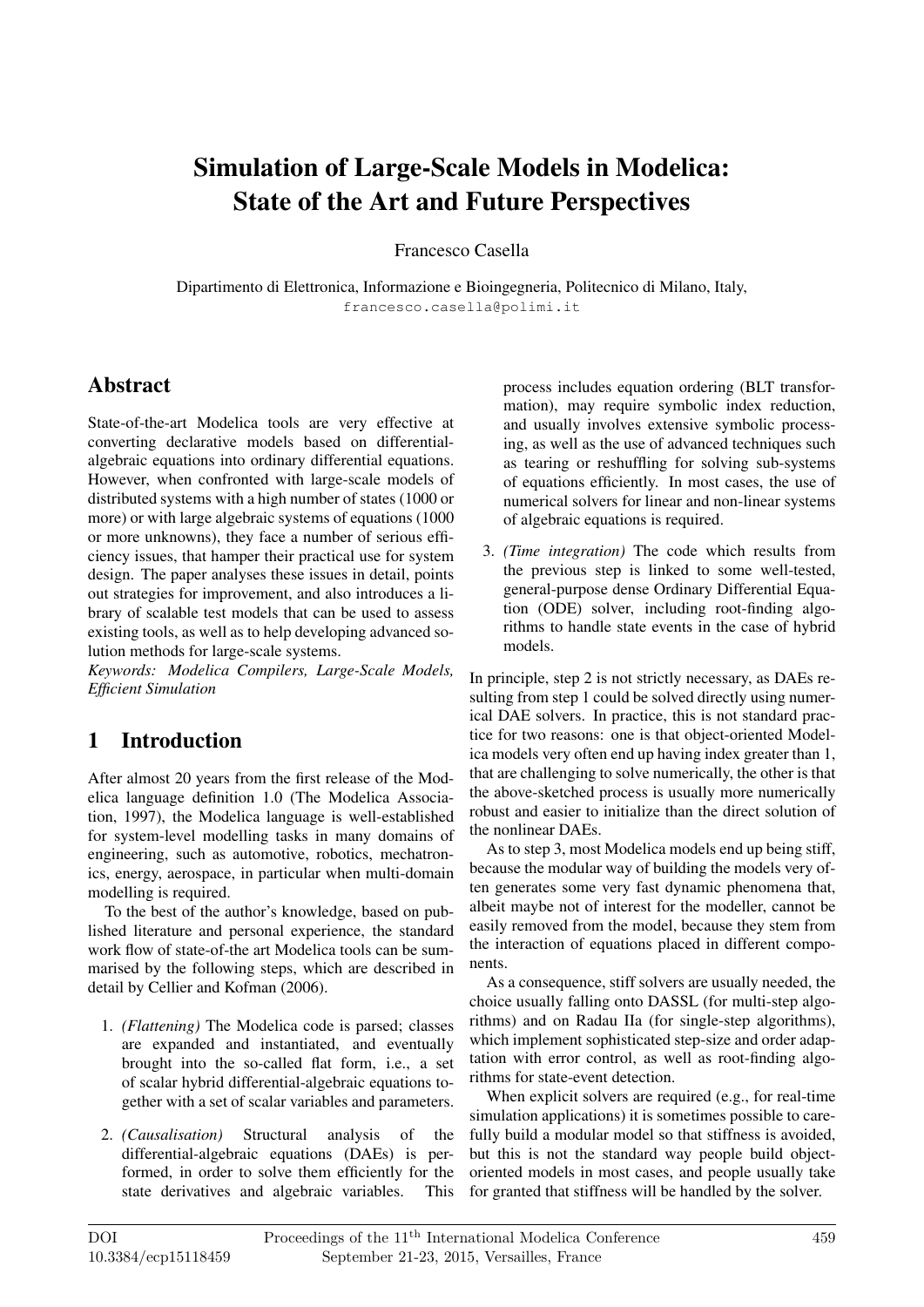In the early days of Modelica tool development, the largest and most challenging object-oriented models were multi-body systems, for which the above-sketched process can be extremely effective.

Consider, for example, the well-known 6 d.o.f. robot model of the Modelica.MultiBody.Examples library: a system which is originally described by 1766 non-trivial DAEs is reduced to an ODE system having only 36 states, whose derivatives can be computed by forward assignments, except for one 6x6 linear system. Furthermore, the resulting ODE system is dense and very strongly coupled, as a change in torque at one joint influences the acceleration of all the robot's links, due to kinematic constraints. The choice of a general-purpose dense ODE solver is perfectly adequate in this case. Even more dramatic is the case of the EngineV6 model, which starts from 2083 non-trivial DAEs and ends up with a 4-th order ODE system.

Probably due to the success in these very demanding applications, this standard work flow has not changed much over the years, and is still the state of the art as of today. However, there are significant problems when following this approach with several categories of models, some of which are rapidly gaining significance.

For example, it is well-known among control practitioners that the simulation of the transient of a Modelica system model including a digital controller can be orders of magnitude slower than the simulation of the model with the corresponding continuous-time one. As a consequence, people often delay the simulation of the actual closed-loop behaviour with the digital controller until late in the project, even though some potentially critical control functionality (e.g., anti-wind-up logic) cannot be easily and accurately reproduced in a continuoustime framework. Also, when finally switching to digital control, they might resort to fixed-time-step simulation, which do not give any guarantee of precision, in order to keep the simulation time within acceptable limits.

Another field of growing importance is the simulation of large networked systems with decentralized control. One notable example is that of smart grids, where multiple producers and consumers of electrical and also possibly thermal energy cooperate to the goals of stable network behaviour, satisfaction of all the load requests, and system optimality. Another interesting example is the one of self-driving cars on highways. These systems can easily encompass hundreds or thousands of individual agents, some of which might be inactive or dormant for long periods of time, as well as multi-domain physical phenomena that span widely different time-scales.

The design of the control strategy for such large-scale systems is usually based on hierarchical approaches, using cascaded control strategies and abstracting low-level behaviour within higher levels. However, at some point in the design cycle it becomes important to verify the system performance by taking into account the detailed physical behaviour, in particular to test how the system

reacts to borderline or anomalous conditions. For example, what if a power generation unit cannot keep up with the required load ramp rates, due to limitations in the energy conversion process? What if a self-driving car brakes too hard on slippery ground and loses traction in a rush-hour traffic scenario? Today's Modelica tools are clearly inadequate to handle the simulation of such large systems, because their standard work flow does not scale up well with the system size.

The goals of this paper are thus to point out the fundamental limitations of the current approach that hinder the use of Modelica tools in these areas, to highlight some recent relevant research developments going in the right directions, to make concrete proposals for further research, and finally to urge the Modelica community to undertake a more systematic and aggressive strategy to make the object-oriented simulation of such systems easy and efficient for tomorrow's system designers.

This is the outline of the paper: in Section 2, the issues of current state-of-the-art Modelica solvers with large-scale models are reviewed; Section 3 introduces a library that is intended to collect a wide array of benchmark of scalable (very) large Modelica models to support the development and testing of innovative methods and algorithms; Section 4 reviews some promising research trends to address the challenges of efficient simulation of large-scale models. Finally, Section 5 closes the paper with some concluding remarks.

# 2 Issues with State-of-the-Art Solvers and Large Models

In this section, the limitations of the standard work flow presented in the Introduction when dealing with largescale models are discussed.

### 2.1 Localized Interaction is Not Exploited

Object-oriented system models are built in a modular way by the hierarchical composition of components and sub-systems via causal and a-causal connectors. The acausal connection paradigm makes it possible to propagate instantaneous constraints (i.e., algebraic equations) through large portions of the system, with the consequence that the ODE  $dx/dt = f(x,t)$  obtained after causalization is tightly coupled and has a dense Jacobian ∂ *f* /∂*x* with comparably few non-zero terms.

In practice, however, this almost only happens in the case of multi-body systems, where the Jacobian corresponding to the states of kinematic chains turns out to be dense. In most other cases, the interaction between subsystems is based on flows that depend only on nearby states. Although the a-causal modelling paradigm allows for algebraic constraints resulting in a tight coupling between the state derivatives across components, these constraints are usually confined to small portions of the sys-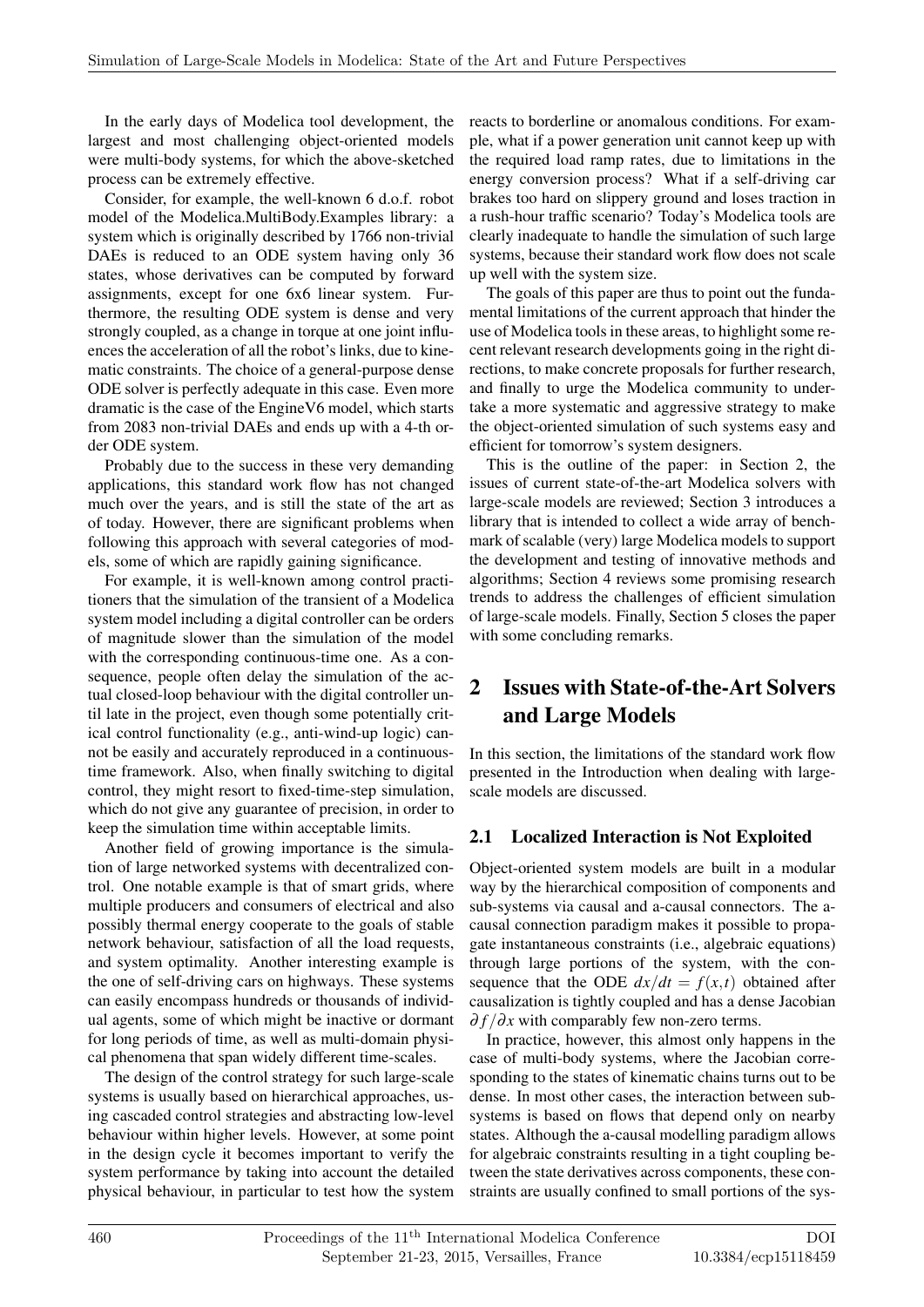tem. In other words, the derivative of any given state variable only depends on the values of a few neighbouring states, which means that each row of the Jacobian ∂ *f* /∂*x* only has a few non-zero elements.

As a consequence, the Jacobian  $\partial f / \partial x$  has a high degree of sparsity. Even more importantly, the number of non-zero element on each row is an invariant property of the system structure. Therefore, as the number of states *N* grows, e.g., because more and more individual agents or sub-systems are added to it, the number of non-zero terms only grows as  $O(N)$ , not as  $O(N^2)$ , as it is the case with tightly coupled systems.

Apparently, this basic fact is still not exploited by Modelica tool developers, which still employ dense solvers as the mainstream option. This has two severe consequences. The first is that the workload of Hessian inversion in implicit solvers, which grows as  $O(N^3)$ , eventually becomes the bottleneck for large enough systems, as there are no other tasks in the simulation process whose complexity grows at this rate. Probably, this is currently masked by the fact that other tasks become infeasible earlier as the size grows, before this break-even point is ever reached, but as other tasks are streamlined, this will become all-important.

The other consequence is that the memory allocated to store the values of the Jacobian  $\frac{\partial f}{\partial x}$  and of the factored Hessian  $(h\frac{\partial f}{\partial x} - I)^{-1}$  matrices for the solver can become unnecessarily quite large, triggering lots of cache memory misses that can severely degrade the simulation speed. For example, a system with 1000 state variables requires 16 Mbytes to store the these two matrices in double-precision floating-point arithmetics; this is already well beyond above the size of the on-CPU cache in modern processors. A system with 10000 states requires 1.6 Gbytes of storage just for that purpose, which is totally unreasonable, as most of that space is occupied by zeros.

### 2.2 Localized Activity is Not Exploited

In many large-scale systems, local phenomena may occur within one sub-system or agent, that require short time steps for an accurate description, but on the other hand have negligible influence over the other subsystems or agents on the time span of such short steps.

For example, consider the model of an urban district heating system. When a local temperature controller is switched on or off, or when a window is opened in one heated unit, relatively fast transients are triggered that involve local state variables, but have a negligible influence on the temperature of the water in the distribution system over that short time span, due to its large heat capacity. As a consequence, they also have a negligible effect on the other heated units. In order to describe the fast local transients within the specified accuracy, standard ODE solvers will reduce the time step length and compute several time steps within a short time interval.

This is very inefficient when the system is very large, (say, 100 or 1000 heated units), since the short time steps span the *entire* system, requiring the computation of a very large derivative vector and of an extremely large Jacobian matrix, as well as the inversion of an extremely large Hessian matrix. This tremendous effort is in fact useless, as all other state variable will hardly change at all during these short steps.

### 2.3 Systems with Activity on Widely Different Time Scales Are Penalized

In many cases, multi-domain systems are characterized by physical phenomena taking place over widely different time scales. For example, power plant models built by connecting a boiler-turbine model, a synchronous electrical generator, and a transmission line to a network strong point, are characterized by slower thermal dynamic phenomena, taking place over time scales from a few seconds to a few hundred seconds, and faster electrical phenomena taking place over time scales from 10 to 100 milliseconds.

When transients take place in the faster sub-system(s), standard ODE solvers reduce the system-wide time step length to very small values, causing the wasteful recomputation of the slower thermal states, which hardly change at all across those time steps. On top of that, if accurate equations of state are used to describe the fluid properties, these unnecessary computations involve those equations, leading to an enormous and useless overhead. Once again, the slow-down factor gets bigger as the size of the system (i.e., the number of its states) increases.

### 2.4 Localized Influence of Events and Discontinuities is Not Exploited

When hybrid systems and events are involved, the situation illustrated in the previous sub-section gets even worse. The standard approach described in Section C of the Modelica Language Specification (The Modelica Association, 2014) requires that every time an event is triggered, the integration of the continuous-time ODE is halted at the event instant, the event is processed, global event iteration (involving the entire system!) is performed until convergence, and finally the simulation is restarted, usually with a very short time step because the discontinuities triggered by the event usually cause fast changes in some state variables, requiring small enough steps to stay within the allowed error tolerance.

Although this approach gives theoretical guarantees of accuracy in the numerical solution, it quickly becomes prohibitively expensive for all but the simplest systems.

For example, consider the model of an innovative energy conversion system for distributed generation, where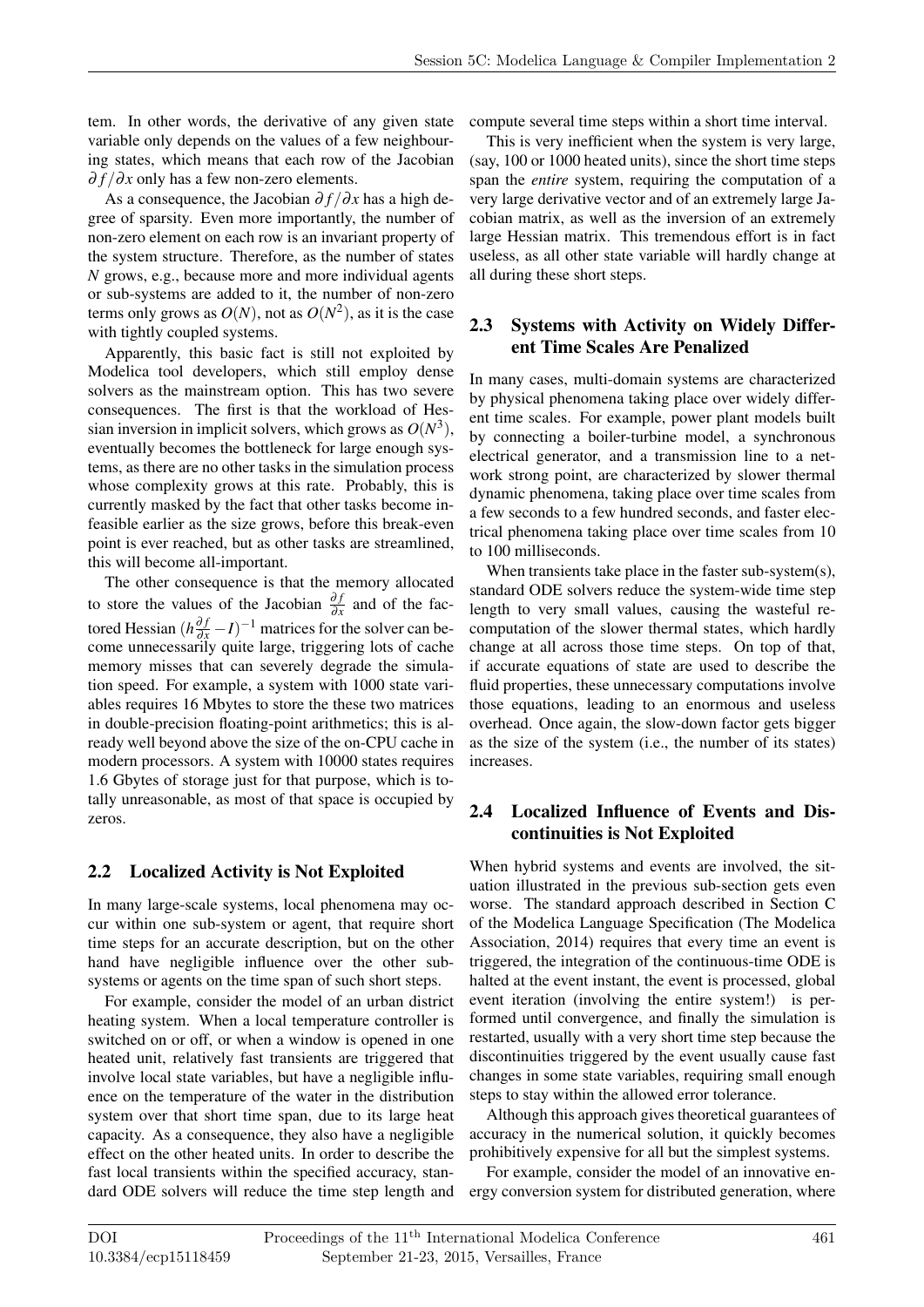a waste heat recovery unit, powered by an Organic Rankine Cycle (ORC) engine, drives an electrical generator which is connected to the grid by means of a switched AC/AC converter. The ORC system has time constants from a few seconds to a few tens of seconds, and is characterized by a very high CPU load to compute its state derivatives, as complex equations of state are needed to describe the fluid properties. It might also feature a digital controller model with a periodic sampling time around 500 ms or so. On the other hand, the switched converter model triggers state events whenever currents or voltages on each of the three phases of both sides cross certain thresholds. Since a small ORC turbine can easily exceed 60000 rpm rotational speed and there are multiple events for each turn on each phase, the average frequency of events may easily exceed 10000 per second.

It is clear that recomputing the entire state derivative record, which requires computing all the fluid properties around the circuit, at this kind of rate can make the simulation four or more orders of magnitude slower than necessary, which basically means this kind of simulations is currently infeasible with state-of-the-art tools. On the other hand, this state of affairs is by no means necessary: it is easily understood that the effect of any single switching on the turbine rotational speed is negligible, due to its comparatively large inertia. Since the turbine is the only interface between the electrical part and the thermal part, there is obviously no need at all of recomputing the thermal states 10000 times per second or more, in order to achieve an accurate simulation.

#### 2.5 Systems with large-scale algebraic constraints are not considered

At the other end of the spectrum, there are interesting system models characterized by very large systems of algebraic equations. In the Modelica world, a model with one or more such systems is often considered evil, or at least the result of inappropriate modelling practices, and the common wisdom calls for adding a few more states to the model in order to break them down to smaller systems. However, this is not always appropriate.

Consider the study of power generation and transmission systems, which has recently gained interest in the Modelica community, see Vanfretti et al. (2014). The models used to assess the network stability consider the dynamic phenomena taking place in the power generators, while neglecting the much faster electrical phenomena in the transmission network, which is described by algebraic equations (dynamic phasors). Nation-wide or continent-wide models can thus easily contain thousands of state variables, as well as one, very big algebraic system of a hundred thousands or more linear equations. They key factor here is that this system will be extremely sparse, thanks to the transmission network topology.

State-of-the art tools try to cope with this system using tearing, which is prohibitively expensive at this scale.

### 2.6 Repetitive Structures are Not Exploited

Large-scale models usually involve repetitive structures, such as arrays of variables or models, and for-loops in equation sections. Even if for-loops are not used, it might be the case that the same model is instantiated a very high number of times. For instance, a model of a digital circuits might contain a very large number of NAND gates; a 64 bit adder might be built hierarchically by assembling 4-bit and 16-bit adders.

As mentioned in the Introduction, the mainstream approach of state-of-the-art tools is to flatten the entire model all the way down to scalar variables and equations, then analyse the structural properties of the system of equations and generate the code to compute the state derivatives. If the model is very large and has a lot of repetitive structures, the analysis phase (which is part of the compilation process) might require a very large amount of time, which could be spared if the analysis is carried out at the array level.

Also, following the standard approach, separate code is generated to solve each equation in the DAE, so that, in the case of repetitive models, the code has a large number of duplications, i.e., chunks of code that carry out exactly the same operation, albeit on different chunks of data. This can lead to unnecessarily high memory allocation, which brings in the previously discussed overhead due to off-cache memory access and cache misses. If the output of the Modelica tool is C code that needs to be compiled into executable code, very large source code files might also cause the C compiler to fail, or at least to become very slow, particularly if optimized code is generated.

### 3 The ScalableTestSuite Library

The assessment of the performance of existing tools when dealing with large scale systems, as well as the testing of innovative algorithms and solution strategies, calls for a library of benchmark cases. In the author's opinion, the requirements of this library are

- The size of the model should be easily selected by setting one (or more) integer parameters, while meaningful values of all other physical parameters should be automatically set by the model.
- The models should stress all the aspects mentioned in Section 2, either one at a time, or possibly also in a combined fashion.
- The models should be physically meaningful and representative of real-life modelling problems.
- The library should be self-contained and only depend on the Modelica Standard Library (MSL) to ensure maximum portability.
- At least some models should be defined as plain equations in a single Modelica class, so that they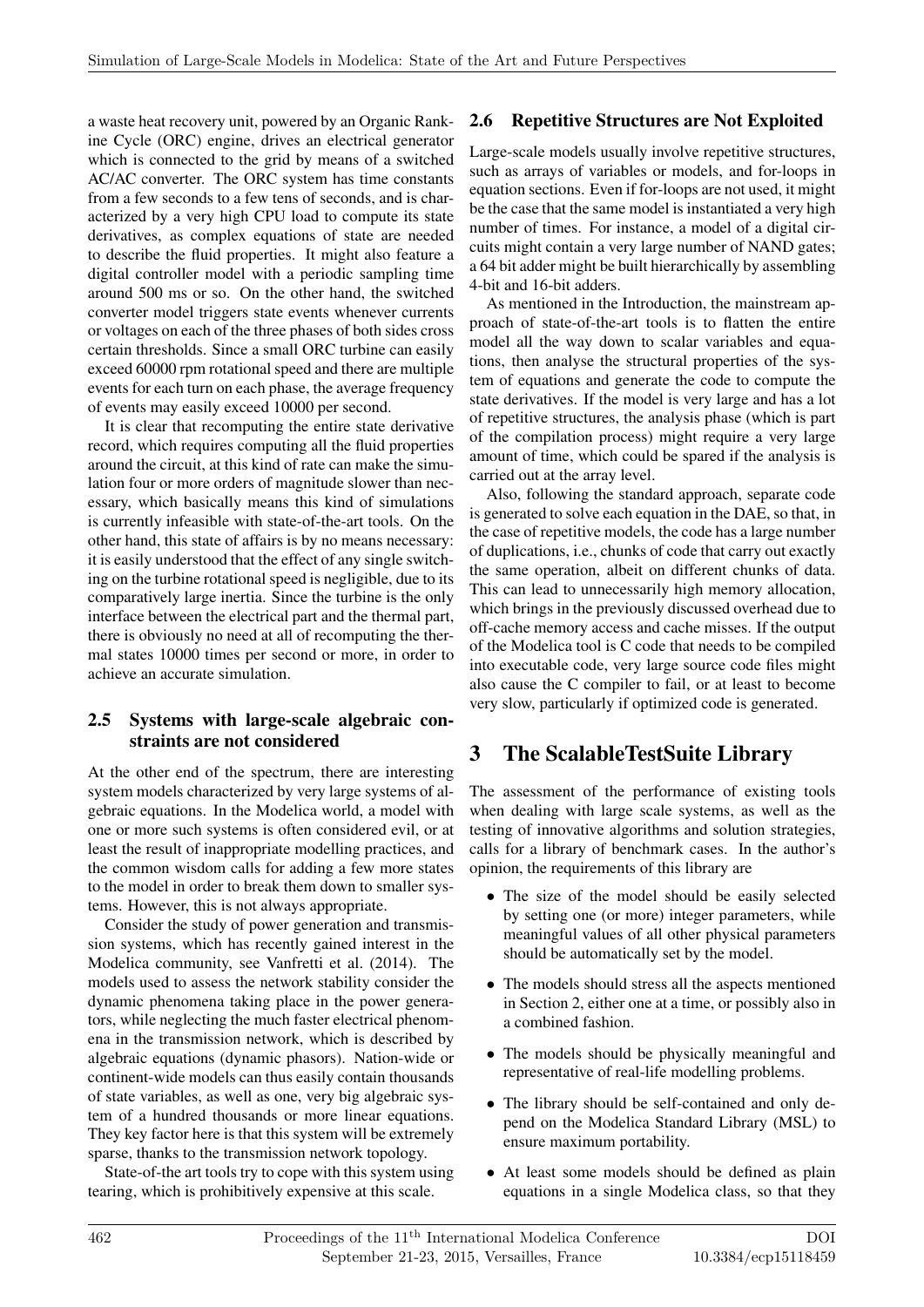

Figure 1. Structure of the ScalableTestSuite library.

might also be tried out easily with other simulation tools that do not support Modelica.

- At least some models should be defined both by plain equations and by modular descriptions, to assess how efficiently the tool can handle the overhead of a modular, object-oriented description of the model.
- The library should be widely advertised among tool developers and researchers, be open to contributions, and eventually become the accepted reference benchmark for the community.

A related work, the Modelimark test suite, was presented at the 2011 Modelica conference by Frenkel et al. (2011). The main goal in that case was the same of the library presented in this paper, i.e., provide scalable test models for tool benchmarking.

The result of that work is a Python software which can automatically generate Modelica code of models with scalable complexity. This approach is actually quite powerful and gives a lot of flexibility in terms of what can actually be tested; on the other hand, it makes the development, deployment and maintenance of the test suite more complex than a plain Modelica package containing the direct definitions of the benchmarks, in particular if many contributors are expected.

Also, the focus of that work is mainly (though not exclusively) aimed at evaluating the compiler performance, i.e. how much time is needed to obtain the executable simulation code from the Modelica source, while the present work is more focused on the solver performance, though obviously the compiler performance can be evaluated as well. Finally, compared to the Modelimark test suite, the present work puts more emphasis on testing the simulation performance on physically meaningful models, which are representative of some class of real-life modelling problem.

At the 2014 EOOLT workshop in Berlin, after the discussion following the presentation of the paper (Ranade and Casella, 2014), the author decided to start working on his library with a master thesis project. Version 1.0 of the library, released on May 11th, 2015, is the end result of Kaan Sezginer's master's thesis (Sezginer, 2015). The library, which is open source and hosted on GitHub (Sezginer and Casella, 2015) is under continuous development and has already grown since then.

As of the time of this writing, the library contains 16 different test models, belonging to the electrical, mechanical, and thermal domains. The size can be set by suitable integer parameters - the library already contains the definition of test cases of size growing as the powers of 2, complete with experiment annotation, so that the benchmarks can be run by just checking out the library from the repository and compiling any of those classes.

The structure of the library is shown in Figure 1. More specifically, the following models are currently included:

- Electrical transmission line, directly modelled by equations or by connection of MSL components
- DC distribution networks, modelled by MSL components
- Flexible cantilevered beam, modelled by connection of MSL multi-body components or by the finite element method, taken from Schiavo et al. (2006)
- String suspended in a gravitational field, modelled by connection of MSL multi-body components
- One-dimensional heat conduction, with two different types of boundary conditions, directly modelled by equations or by connection of MSL components
- One-dimensional heat exchanger, in co-current and counter-current configuration, assuming constant fluid density and constant fluid heat capacity
- Models of 1D thermal advection, one assuming constant density and heat capacity, the other using the detailed IF97 model of steam and including compressibility effects
- Models of a district heating (Ranade and Casella, 2014) and of distributed cooling system (Floros et al., 2014). The former is a continuous time model, using nonlinear (and very stiff) systems with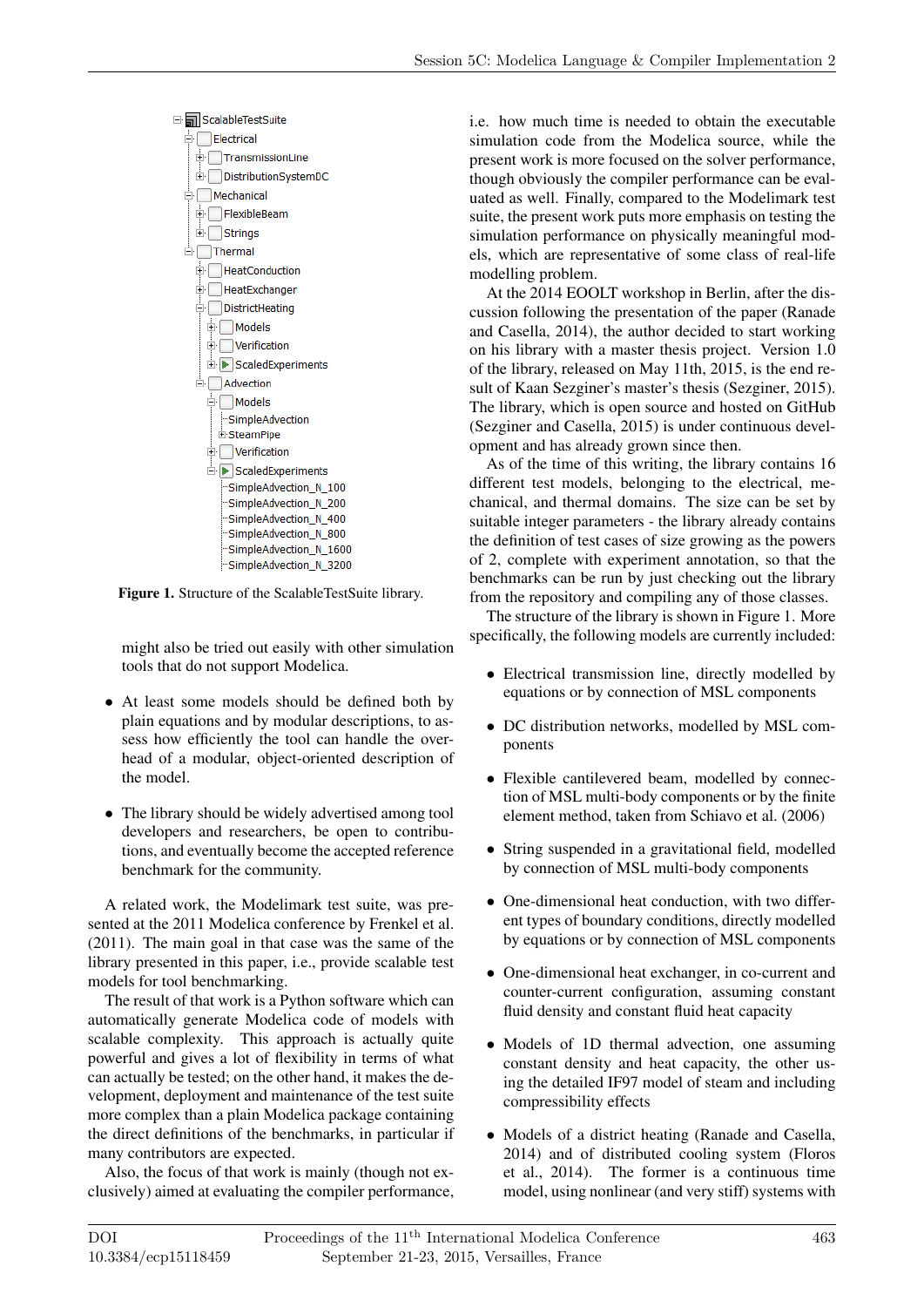bifurcations to model the local on-off temperature controllers; the latter employs events for the same purpose.

The models have been verified against known analytical solutions, whenever available. Each model stresses one or more of the aspects discussed in Section 2.

All the models in the library except the ones built with the MultiBody library have a high degree of sparsity, see Table 1 for some example values. As already anticipated in Section 2.1, the density of the Jacobian for the multibody models does not depend on the size and is about 50%, making a dense solver perfectly adequate to handle them. Conversely, for all other models the number of non-zero elements grows as *O*(*N*), so that the density of the Jacobian is inversely proportional to the system size and already much below 1% even for moderately large models with about 1000 state variables.

The district heating model is characterized by a strongly localized action: the on-off transitions of the local temperature controllers require many time steps to be computed accurately, but take place in much less than one second, during which the temperature of all other units do not change significantly; due to sligtly different heat capacity parameters of the different units, all the transitions take place asynchronously, so that each transition involves one unit at a time.

The distributed cooling system model combines the feature of the previous model with events having only a local influence on the corresponding unit temperature.

The transmission line models also show localized action, as the simulated transient correspond to one sharp voltage and current wave crossing the transmission line once; consequently, each individual voltage has a sharp transition only when the wave passes through it, and is practically constant during the rest of the time.

The DC distribution system models allow to experiment with test cases featuring large sparse systems of linear algebraic equations.

As to repetitive structures, most examples are based on arrays of parametric size of variables and/or models, and make use of for loops in the equation section, so they can also be used for testing the ability of the compiler to cope with these structures efficiently. In the case of the DC distribution system, Modelica code is also provided that automatically generates the code of large system models with explicit declarations of individual components and connections, in order to test the ability of compilers to factor out common code also in this case. Some examples of automatically generated code are already included in the library.

More models with events, as well as multi-physics models with widely different time scales, will be added in the near future, possibly before the writing of the final version of this paper.

## 4 Research Trends for the Efficient Simulation of Large-Scale Models

This section points out some recent research trends that might improve the performance of Modelica tool dramatically when dealing with large-scale models. The aim is to encourage the community at investing more in this direction and bring these advanced methodologies in the mainstream as standard options for tomorrow's Modelica tools, so that they can keep up with the challenges posed by large-scale system models.

### 4.1 Sparse Solvers

A literature search on the topic of using sparse ODE solvers for the simulation of Modelica models found surprisingly little relevant results. To the author's knowledge, the only really relevant reference is a Modelica Conference paper (Link et al., 2009), where the authors advocated the use of sparse DAE solvers to improve the performance of power plant simulation in Modelica. Apparently, they have not been listened to so far.

To further motivate the analysis carried out in Section 2.1, Table 2 reports the simulation results of the SimpleAdvection model from the ScalableTestSuite library. The model is linear and the causalization can be performed exclusively by forward assignments, so that the Hessian inversion quickly becomes the performance bottleneck. Dymola 2015 FD01 has been used to run the test on a laptop with an Intel i5-4200U CPU and 8 GB of RAM, using DASSL as the ODE solver. Similar results have been obtained using OpenModelica on the same machine, with the same ODE solver.

The simulation time scales up as  $O(N^{2.6})$  and it is really hard to believe that much better results couldn't be obtained with the sparse matrix version of DASSL. Also note the disproportionate amount of memory allocated by the simulation process (over 1 GByte for the largest model), mostly to accommodate the Jacobian and Hessian matrix values. Finally, note that in most scientific computing circles, a dynamic model with 12800 state variables is considered a small one, not a very large one.

The other application for sparse solvers is in models with large linear algebraic systems of equations. For very large systems, tearing takes too much time during code generation and leads to a set of residual equations which is still very sparse. Sparse numerical solvers should instead be automatically selected and used in these cases.

### 4.2 Multi-Rate Algorithms

In all those cases showing localized activity and/or widely different time scales, multi-rate algorithms can improve the simulation performance dramatically and increasingly with the system size.

Multi-rate algorithms have been studied since the early 1960s, but never made it into the mainstream sim-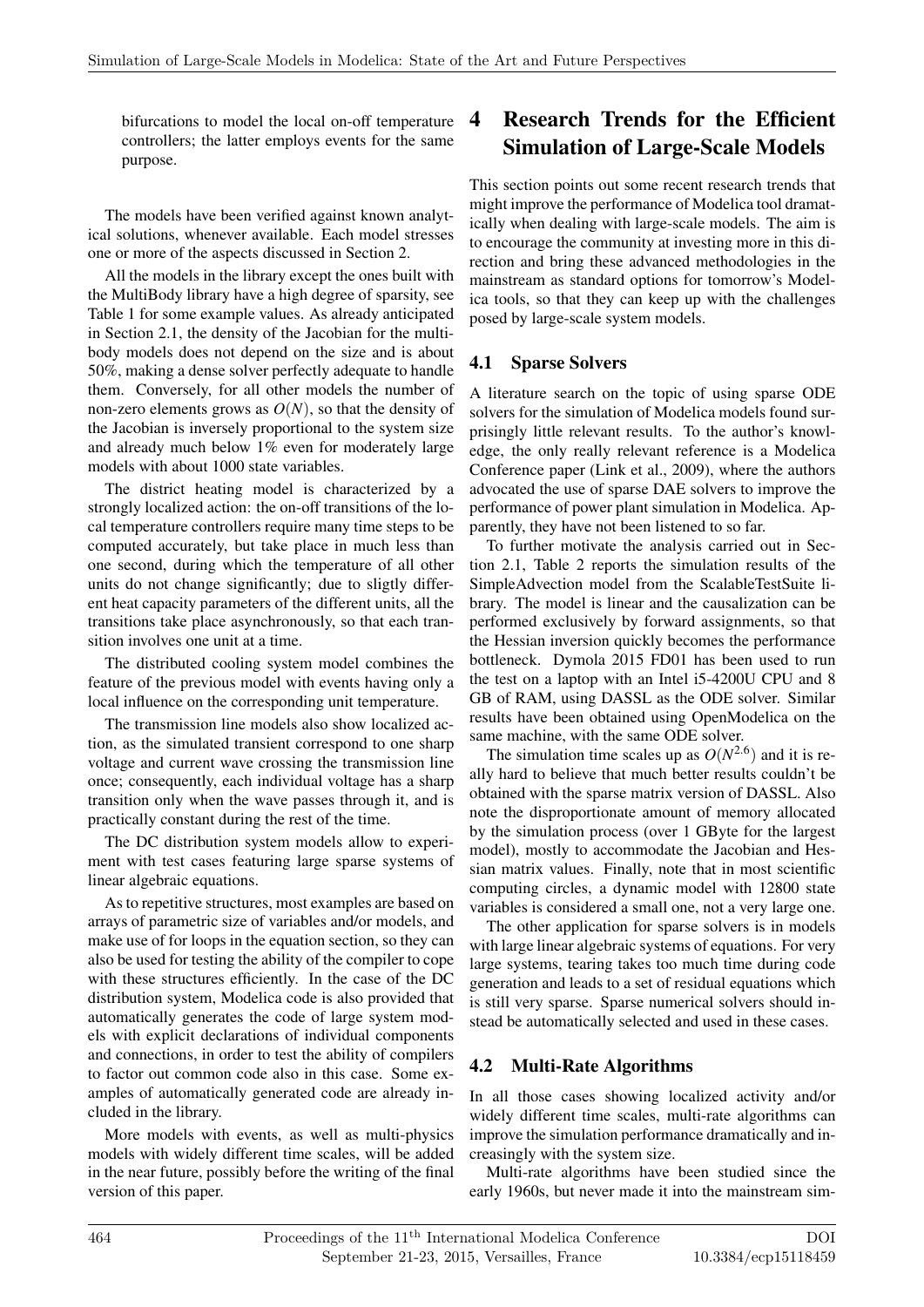| Model                            | $#$ of states | # of non-zero<br>Jac. entries | Jac.<br>density |
|----------------------------------|---------------|-------------------------------|-----------------|
| Transmission line 320 elements   | 642           | 1603                          | 0.38%           |
| Transmission line 640 elements   | 1282          | 3203                          | 0.19%           |
| Steam pipe advection 320 volumes | 640           | 3194                          | 0.78%           |
| Steam pipe advection 640 volumes | 1280          | 6394                          | $0.39\%$        |
| Heat exchanger 320 volumes       | 957           | 3505                          | 0.38%           |
| Heat exchanger 640 volumes       | 1917          | 7025                          | 0.19%           |
| String models 32 segments        | 66            | 2147                          | 49.29%          |
| String models 64 segments        | 130           | 8387                          | 49.63%          |

Table 1. Sparsity of some large-size models.

Table 2. Simulation performance of the SimpleAdvection model.

| Model                         | $#$ of states | <i>Simulation</i><br>time $[s]$ | <b>Memory</b><br>allocation [MB] |
|-------------------------------|---------------|---------------------------------|----------------------------------|
| Simple advection, 1600 nodes  | 1599          | 6.7                             | 22                               |
| Simple advection, 3200 nodes  | 3199          | 30.8                            | 84                               |
| Simple advection, 6400 nodes  | 6399          | 183                             | 326                              |
| Simple advection, 12800 nodes | 12799         | 979                             | 1293                             |

ulation tools. The basic idea behind them is that only a few *global* steps involving the entire system should be performed. If the error estimates after one such step exceed the set tolerance only for a sub-set of states (i.e., the fast ones, or the ones with localized activity), then the time step grid is refined for those states only (the *active* states), while interpolating the found result for the *latent* states, whose precision has already been achieved with the global step. This approach can also be applied recursively.

The end result of using multi-rate algorithms is that whenever localized activity and/or transients in a fast subsystem take place, refinement steps are taken which only involve the (small!) relevant portion of the system, avoiding useless computation of other state derivatives, and also only requiring the inversion of small Hessians, in case of implicit solvers. Of course the advantage of using these algorithms grows with the size of the system.

On-going work at Politecnico di Milano is aimed at developing a multi-rate version of the TR-BDF2 algorithm, which is particularly attractive as the coefficients to interpolate the latent state are a by-product of the solution process, so they don't need any additional overhead. Very promising results have already been obtained using a multi-rate version of Rosenbrock's algorithm, applied to the district heating model of the ScalableTest-Suite library. In particular, while the simulation time using DASSL grows as  $O(N^{2.6})$ , the simulation time of the prototype versions of multi-rate algorithms written in Matlab grows in a range from  $O(N^{1.3})$  to  $O(N^{1.8})$ . Although the performance should be evaluated on an efficient version of the code written in C, the shown trend is nevertheless pointing in the right direction.

Also on-going at the moment of writing this paper is work at Bielefeld University to interface such solver to the OpenModelica compiler.

Please refer to (Ranade and Casella, 2014) for a more in-depth discussion of multi-rate algorithms, references to relevant literature, and preliminary results. Refer to (Casella, 2015) for ideas on how to generate efficient code to support such algorithms starting from declarative DAE-based Modelica models.

### 4.3 Smart Multi-Rate Event Handling

As discussed in Section 2.4, a straightforward implementation of the algorithm sketched in Appendix C of the Modelica Specification guarantees the correctness of the simulation results, but can be extremely inefficient in the case of large systems with frequently spaced events.

Some ideas have already been explored in the literature. Sanz et al. (2014) discuss how to avoid useless event iterations when it can be established a priori that a further event iteration is not necessary; they also discuss how to limit the event iterations to the smallest necessary sub-set of equations. In (Höger, 2013), a somewhat similar analysis is carried out to avoid unnecessary function evaluation during root finding, when the exact time instant of a state event is being computed. In both cases, the advantage grows with the size of the system.

All adaptive step-size solvers with error control of order *n* assume that the right-hand side of the ODEs is *n* times continuously differentiable. Whenever an event is triggered in a Modelica model, some derivatives can change discontinuously, which violates the assumption of continuous differentiability. The standard approach is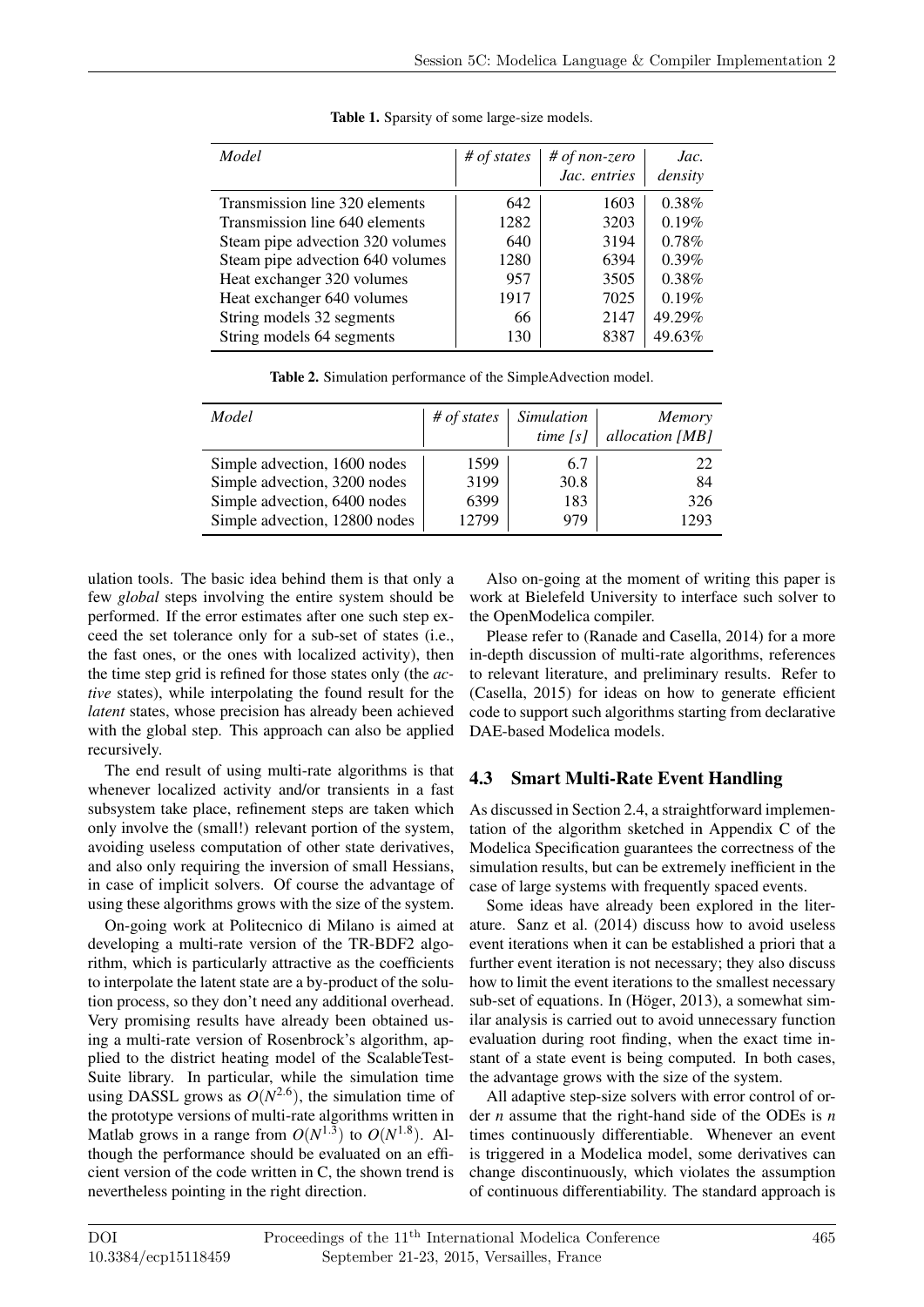to integrate the equations up to the event time, process the event determining the new initial conditions, then restart the integration from these initial conditions completely disregarding the previous results. As said above, this approach is safe but usually very inefficient.

A less naive solution strategy could be worth exploring. Assume that the variable *v* with discontinuous behaviour due to events only influences the derivative of one state variable  $x_1$ , that in turn  $x_1$  only influences the derivative of  $x_1$  and  $x_2$ , and those in turn only influence the derivative of  $x_1$ ,  $x_2$ , and  $x_3$ . It follows that  $x_1$ is continuous (though not differentiable),  $x_2$  is continuously differentiable, and  $x_3$  is twice continuously differentiable. By assumption, the rest of the system is not influenced by  $v$ ,  $x_1$ , and  $x_2$ , so its inputs are twice continuously differentiable despite the event. Consequently, a second-order error estimation algorithm would give reliable indications about the error on all the states other than  $x_1$ ,  $x_2$ , and  $x_3$  across time step including the event.

Assume now that during a global step the zerocrossing function of the event changes sign, but the error estimator remains below the tolerance for all these other states. In the context of a multi-rate algorithm, it could then be possible accept the global step without any event handling, and only process the event in a refinement step, involving only the small set of active variables  ${x_1, x_2, x_3}.$ 

In other terms, assuming that there is enough low-pass action between the discontinuous variables and the bulk of the system states, it might not be necessary to stop the integration of the latter ones, but only to refine the solution of those states which are more directly affected by the discontinuity.

There are of course a lot of details to be worked out to implement this approach, but it is the author's opinion that the performance improvements could be dramatic for most large models of systems subject to digital control; even more so if there are different sub-systems with different time scales and different sampling rates of the corresponding controllers.

### 4.4 QSS Algorithms

Quantized State Systems methods (Cellier and Kofman, 2006) adopt an alternative strategy for the solution of ODE systems, i.e., instead of discretizing over time they discretize over the set of state values, thus turning ODE systems into Discrete EVent Systems (DEVS). Secondand third-order accurate methods QSS2 and QSS3 have been developed, as well as a linearly implicit method LIQSS (Migoni et al., 2013), which can deal with stiff system, a key feature for generic Modelica models.

Two features of QSS algorithms are relevant in the context of this paper. The first is that these algorithms naturally exploit localized interaction, as discussed in Section 2.1, handling therm very efficiently, as demonstrated by Floros et al. (2014). The second is that, as soon as the continuous-time ODEs are turned into event-based systems, the handling of events blends in the framework seamlessly without any significant overhead. Thus, also the issue raised in Section 2.4 can be solved efficiently by these algorithms.

Experiments have been already made at handling Modelica models with QSS algorithms.

Floros et al. (2011) report a first attempt at implementing an interface to a PowerDEVS-based QSS solver in the OpenModelica back-end. Unfortunately, this is no longer supported by OpenModelica due to later back-end refactoring.

Later on, the same research group developed a standalone QSS solver with a interface based on a small subset of Modelica  $(\mu$ -Modelica), and a back-end module for OpenModelica that generates  $\mu$ -Modelica code from regular Modelica code, see (Bergero et al., 2012).

Although these early experiments have lead to interesting published results, to the author's knowledge, as of the time of writing of this paper there is still no mainstream, well-tested and maintained tool that can process generic Modelica models, possibly involving advanced language features, and successfully generate simulation code based on QSS. Further work is required in this direction to consolidate the above-mentioned results.

#### 4.5 Exploiting repetitive structures

Interesting ideas have been published about methods to avoid flattening the models to the level of scalar equations and variable, exploiting for loops or hierarchical model structure, see e.g. (Zimmer, 2009; Höger, 2011; Arzt et al., 2014). These methods may lead to considerable savings in the memory footprint of the simulation executable, as well as to considerable speed-up in the compilation and structural analysis phases.

However, at the time of the writing of this paper, these methods have only been demonstrated by prototype implementations, but are still unavailable in mainstream Modelica tools. More development, implementation and testing work is required to make them standard features of state-of-the-art Modelica tools.

### 4.6 Exploiting parallel CPUs

Research work on the parallelization of simulation code generated from Modelica models started as early as Peter Aronsson's PhD work (Aronsson, 2006).

The field is now finally approaching maturity. Parallel simulation code generation recently became available as an advanced feature in Dymola 2015 FD01, using algorithms described by Elmqvist et al. (2014), so it has already passed the stage of prototype implementation and entered the stage of advanced feature in at least one Modelica tool.

Two prototype parallel code generation back-ends in OpenModelica are documented in the literature: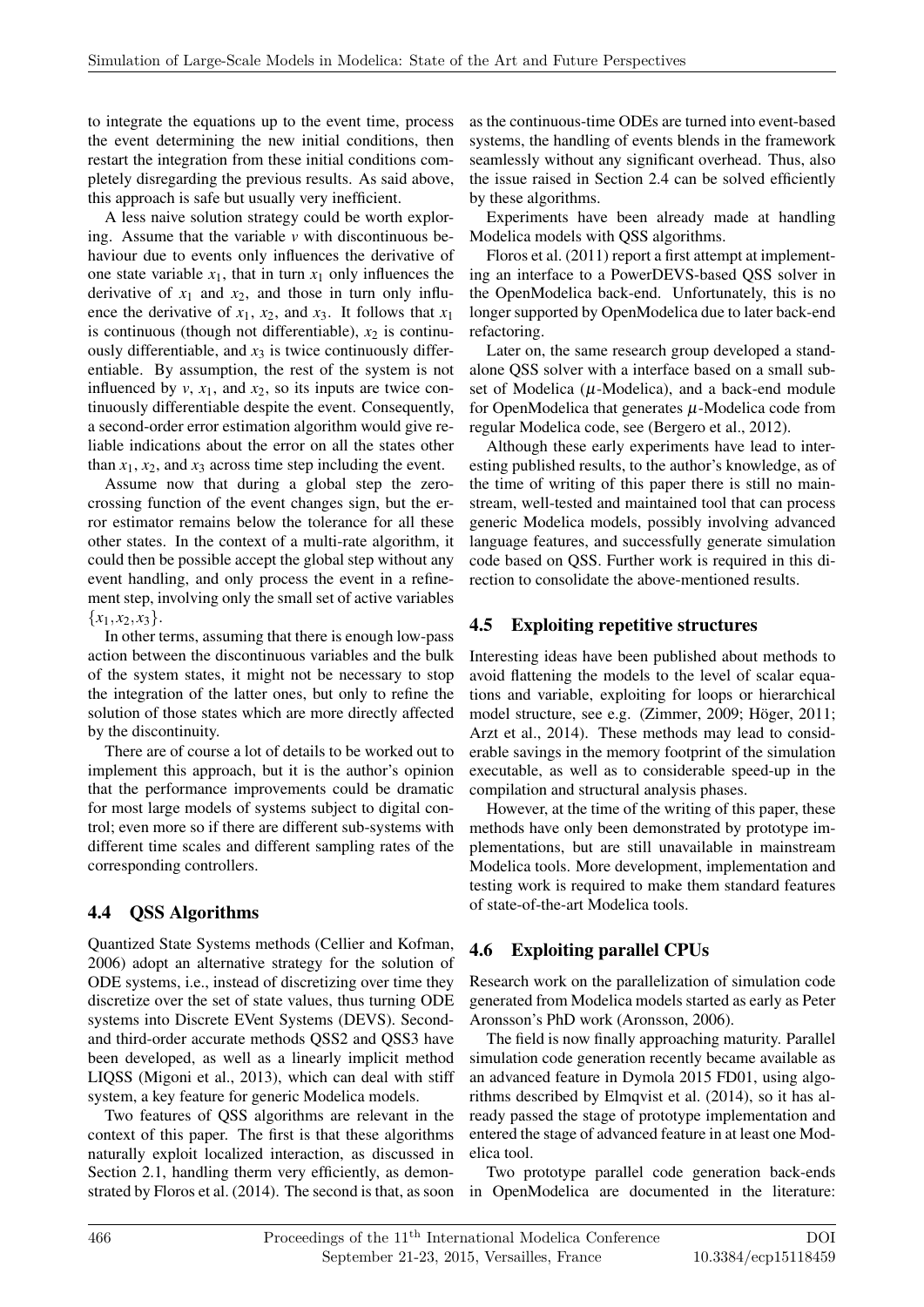(Sjölund et al., 2013), mainly focusing on TLM-based partitioning, and (Walther et al., 2014), based on ideas from Casella (2013). A new infrastructure to implement parallelized code is currently being built in the same tool, as documented by Gebremedhin and Fritzson (2014). To the author's knowledge, no other published information is available concerning other Modelica tools.

The author hopes that this kind of algorithms eventually becomes a standard feature that does not require special settings by end user - the tool should figure out autonomously what is the best configuration for the problem at hand, given the available hardware resources (i.e., number of cores), and the exploitation of parallelism should become transparent to the end user, as most other low-level details of symbolic and numerical processing.

All the above-mentioned works exploit the parallelism inherent in the causalization process. It was clearly pointed out in the most recent papers that the problem of clustering the atomic tasks into bigger ones is essential to avoid excessive task set-up and switching overhead, which could more than offset the gain obtained by parallelism. Some heuristics are needed to estimate the actual workload, which is one key ingredient of clustering algorithm. One may expect that these heuristics will become more mature and reliable in the next few years.

Another useful feature when dealing with implicit solvers is the parallelization of the computation of the Jacobian  $\partial f / \partial x$ . This is almost trivial to achieve in the cases when the Jacobian is computed numerically, and also trivially obtained when the Jacobian is computed symbolically, once the problem of computing  $f(x)$  efficiently has been solved. Significant speed-ups could be obtained here, in particular for large models.

As a side remark, it is surprising that the performance test whose results are reported in the above-mentioned references are carried out with low-end computers with few parallel cores, such as laptops. It would be interesting to see what kind of speed-up factors can be obtained if high-end workstations with latest-generation with 20+ logical cores are employed. This will give some understanding on what will be possible with run-of-the-mill hardware within 3-6 years.

As a final remark, it is the author's opinion that parallel computation strategies should be combined with appropriate techniques exploiting sparsity and locality of large-scale Modelica models, in order to obtain truly outstanding performance improvement. Brute-force speedup by parallelization is not able by itself to offset the inefficiencies pointed out in Section 2, even when larger numbers of cores will eventually become available at low cost on standard workstations.

# 5 Conclusions

In the future, large-scale system-level models of smart grids and distributed cyber-physical systems will become a strategic asset in the development of such systems. Although the Modelica language has a lot of potential in this field, current state-of-the-art Modelica tools employ methods and algorithms that suffer from fundamental limitations as the size of the system model increases, quickly leading to unsatisfactory performance even for moderately large models. In order to meet the challenges posed by large, hybrid, distributed models, fundamental advances are required in the integration methods and also in the structural analysis and compilation phases.

This paper tries to draw the attention of the Modelica community on this topic, highlighting some fundamental issues, pointing out promising research trends that have potential to solve them effectively, and urging tool developers to pursue the goal of efficient simulation of largescale models with determination.

Finally, the paper introduces the ScalableTestSuite Modelica package, a library of scalable models for benchmarking existing tools and helping the development of innovative methods and algorithms to cope with large-scale Modelica models. Contributions are welcome to improve and expand the scope of this library, in order to make it the reference collection of benchmarks.

### 6 Acknowledgement

The author thanks his former master's student Kaan Sezginer for his contribution in developing version 1.0 of the ScalableTestSuite model library.

### References

- P. Aronsson. *Automatic Parallelization of Equation-Based Simulation Programs*. PhD thesis, Linköping University, Department of Computer and Information Science, 2006.
- Matthias Arzt, Volker Waurich, and Jörg Wensch. Towards utilizing repeating structures for constant time compilation of large Modelica models. In David Broman and Peter Pepper, editors, *Proceedings of the 6th International Workshop on Equation-Based Object-Oriented Modeling Languages and Tools*, pages 35–38, Berlin, Germany, Oct 10 2014. ACM. ISBN 978-1-4503-2953-8. doi:10.1145/2666202.2666207.
- F. Bergero, X. Floros, J. Fernandez, E. Kofman, and F. Cellier. Simulating modelica models with a standalone quantized state systems solver. In *Proceedings 9th International Modelica Conference*, pages 237–246– 442, Munich, Germany, Sep. 2012. Modelica Association. doi:10.3384/ecp12076237.
- Francesco Casella. A strategy for parallel simulation of declarative object-oriented models of generalized physical networks. In Henrik Nilsson, editor, *Proceedings of the 5th International Workshop on Equation-Based Object-Oriented Modeling Languages and Tools (EOOLT)*, pages 45–51, Nottingham, UK, Apr 19 2013. ISBN 978-91-7519-621- 3. URL http://www.ep.liu.se/ecp/084/006/ ecp13084006.pdf.